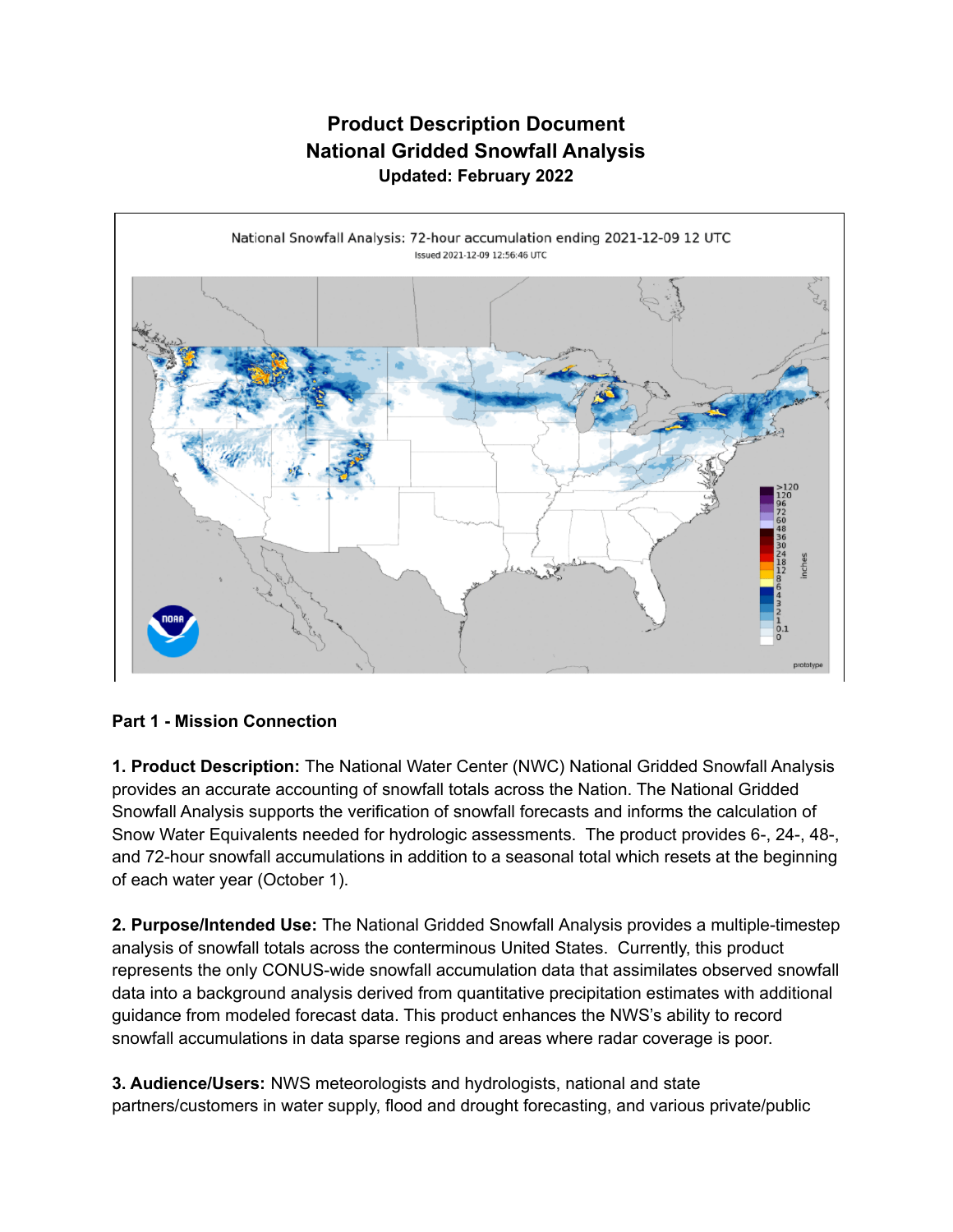weather data vendors. The National Gridded Snowfall Analysis is used in forecast verification and inclusion in the Unrestricted Mesoscale Analysis.

**4. Presentation Format:** The National Gridded Snowfall Analysis is downloadable in multiple formats including stand-alone images, GIS-compliant datasets (GRIB2, NetCDF, projected NetCDF, GeoTiff), and as an interactive web map. National Gridded Snowfall Analysis is available every twelve hours representing accumulation in four timesteps: 6-Hour Accumulation 24-Hour Accumulation 48-Hour Accumulation 72-Hour Accumulation Seasonal Accumulation (data resets on 01 Oct of every year)

**5. Feedback Method:** Comments and feedback may be provided through the NWS survey at: <https://www.surveymonkey.com/r/NationalGriddedSnowfallAnalysis>

Opportunities for face-to-face responses will occur routinely through normally scheduled National Water Center Region Snow Coordination Calls with RFCs, WFOs, and local, state, and federal partners.

For further information or questions, please contact: Shawn M. Carter National Weather Service Office of Water Prediction, Water Prediction Operations Division Tuscaloosa, AL Phone: 205-374-1643 Email: [shawn.carter@noaa.gov](mailto:shawn.carter@noaa.gov)

## **Part 2 - Technical Description**

**1. Format and Science Basis:** The National Gridded Snowfall Analysis is generated by assimilating observations from Cooperative observers, Community Collaborative Rain, Hail and Snow Network observers and NWS spotter reports into a 24-hour background analysis based on Stage IV qualitative precipitation estimates, with contributions from High Resolution Rapid Refresh quantitative precipitation forecasts, the National Snow Analysis 2-meter air temperature grids, and a novel gridded snowfall-to-liquid ratio climatology. The program that generates the National Gridded Snowfall Analysis is repeated hourly for 5 days following the analysis time to capture any late reported snowfall reports and includes several automated and manual options for Quality Assurance on snowfall reports.

The 24-hour background analysis is conducted using High Resolution Rapid Refresh F003 snow:precipitation ratio, Stage IV QPE (when available), and a climatological snowfall to liquid ratio (SLR) based on GHCN-D. GHCN-D snowfall and precipitation, precipitation, and temperature data are used to generate a 30-year snowfall-to-liquid ratio climatology and 15-year